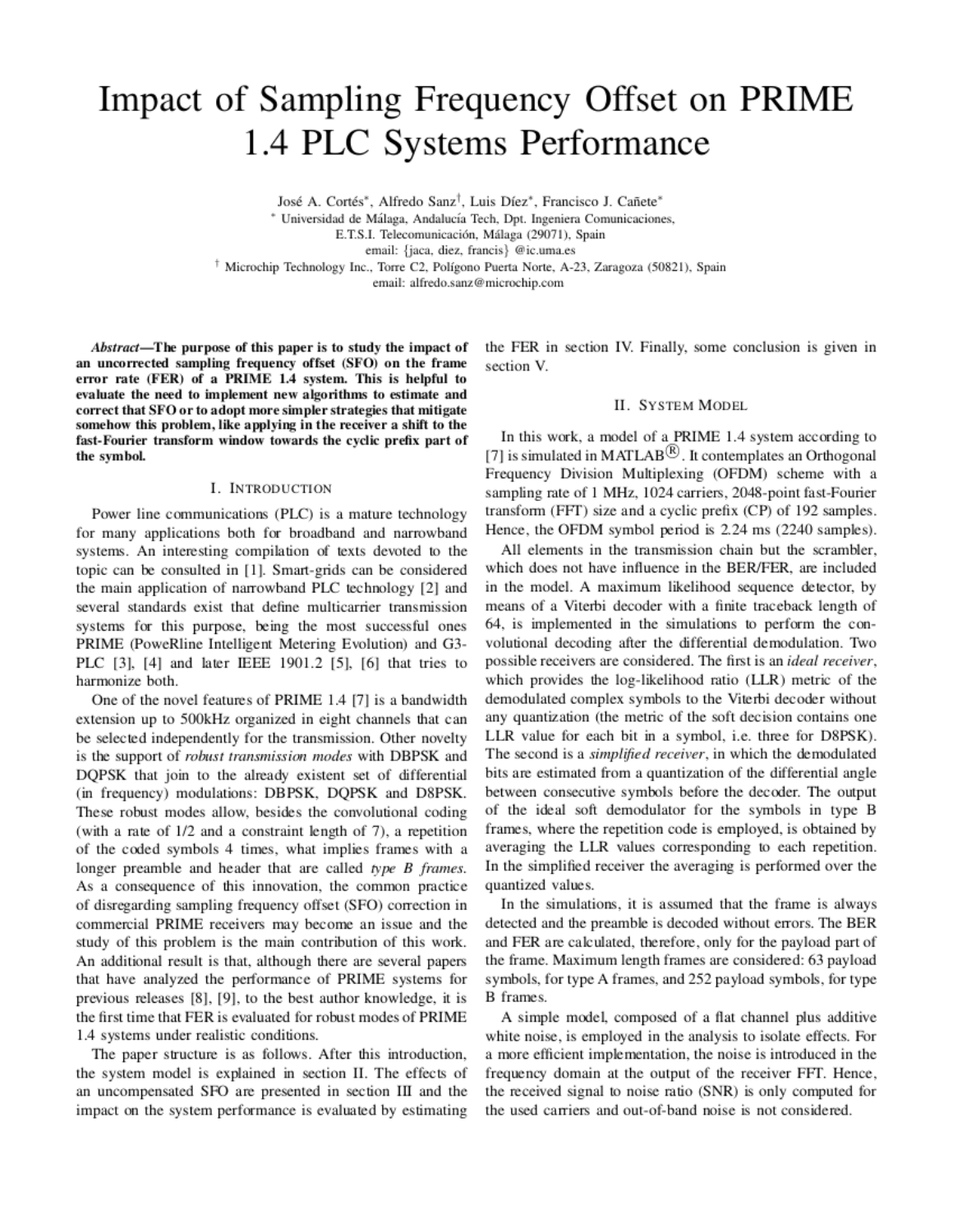## III. EFFECTS OF AN UNCOMPENSATED SFO

A sampling frequency offset (SFO) between the oscillators in the transmitter and receiver results in a sampling-time error  $\Delta n$  defined as  $T_{Rx} = (1 + \Delta n)T_{Tx}$  and measured in unit fractions; where  $T_{Rx}$  and  $T_{Tx}$  represent the sampling period at receiver and transmitter, respectively. In PRIME 1.4, and in previous releases as well, the maximum tolerance of the oscillators is 50 ppm, what leads to a maximum SFO of 100 ppm.

Let us consider an OFDM system with an FFT size of N points and  $X_k^m$  denotes the complex value (the constellation symbol) associated to the modulation employed in the  $k$ -th carrier of the m-th OFDM symbol (just *symbol* from now on). Then, after some algebraic manipulations, the complex value obtained at the FFT output in the receiver for such carrier and symbol is given by

$$
Y_k^m \approx X_k^m \cdot \frac{1}{N} \frac{\sin(\pi k \Delta n)}{\sin(\frac{\pi}{N} k \Delta n)} \cdot \n\cdot e^{j\frac{2\pi}{N} \left[ k \Delta n \cdot d_m + k \Delta n \left( \frac{N-1}{2} \right) \right]} + \n+ \sum_{\substack{p = -(N/2 - 1) \\ p \neq k}}^{N/2} X_p^m \frac{1}{N} \frac{1 - e^{j\left[ 2\pi p \Delta n + 2\pi (p - k) \right]}}{1 - e^{j\left[ \frac{2\pi}{N} p \Delta n + \frac{2\pi}{N} (p - k) \right]}} \cdot (1) \n\cdot e^{j\frac{2\pi}{N} p \Delta n \cdot d_m},
$$

where  $d_m$  is the index of the first sample of the m-th symbol w.r.t. the frame beginning.

As observed in the first term in (1), the FFT output exhibits an amplitude reduction (that corresponds to the factor sin()/sin()) and also a phase rotation with two components. The first one,  $\Delta \phi_k^m = \frac{2\pi}{N} k \Delta n \cdot d_m$ , is due to the samplingtime error accumulated from the frame beginning to the FFT window beginning. This one increases with the carrier index and the symbol index. The second one,  $\Phi_k = \frac{2\pi}{N} k \Delta n \left(\frac{N-1}{2}\right)$ , is caused by the error accumulated along the samples used in the FFT calculation and, hence, it only depends on the carrier index. The second term in (1) is the sum of an additional degradation due to the contribution of the complex values transmitted in the remaining carriers that will be referred to as intrasymbol intercarrier interference (ICI).

The expression in (1) is valid under the condition that the time shift of the symbols caused by the SFO is small enough to consider that the FFT window contains only samples of the desired symbol. However, without an adequate compensation, the symbols will be delayed or advanced w.r.t. the FFT window and finally the FFT will be calculated over samples of two adjacent symbols. This fact will result in additional ICI, which is denoted as intersymbol ICI (not contemplated in (1)) to remark its different nature from the intrasymbol ICI.

#### *A. Constellation rotation*

The value of  $\Phi_k$  that appears in (1) is much smaller than the one of  $\Delta \phi_k^m$  and hence, the phase error experienced by the



Figure 1: Phase error after differential demodulation.

received complex symbols in the carrier  $k$  can be approximated by

$$
\Delta \phi_k^m = \frac{2\pi}{N} k \Delta n [d_0 + (N + cp)m], \tag{2}
$$

where  $cp$  denotes the cyclic prefix length measured in samples and  $d_0$  the index of the payload first sample w.r.t. the starting point of the frame. The transmission is consider to start at symbol  $m = 0$ .

In PRIME, a differential modulation in the frequency domain is employed and therefore, at the output of the differential demodulation algorithm, the phase error is

$$
\Delta \phi_k^m - \Delta \phi_{k-1}^m = \frac{2\pi}{N} \Delta n [d_0 + (N + cp)m]. \tag{3}
$$

It is worth mentioning the difference between PRIME and G3 compliant receivers in this aspect. In the latter case, it is used a classical differential modulation in time, which leads to a phase error of

$$
\Delta \phi_k^m - \Delta \phi_k^{m-1} = \frac{2\pi}{N} \Delta n (N + cp) k. \tag{4}
$$

As observed, in PRIME the phase error is independent of the carrier index. All the carriers in a given symbol experience the same error. Hence, there is no difference between the carriers in channel 8 and in channel 1. However, the longer the symbol, the larger the phase error. Conversely, in G3, all symbols exhibit the same phase error, but the higher the carrier index the larger the phase error. These differences between both standards can be observed in Fig. 1, where the phase error after the differential demodulation (between two consecutive carriers) is depicted vs the index of the symbol in the payload, for different sampling-time errors.

It must be noted that in G3 the maximum allowed SFO is 50 ppm (half than in PRIME) and the phase rotation is bounded to two degrees approximately. In PRIME, the maximum phase error is obtained for type B frames, because they are the longest ones, and it is bounded to ten degrees approximately. This type of frames are only used with the more robust modulations DBPDK and DQPSK. For this latter modulation, half the angle of the decision region is 45 degrees and so a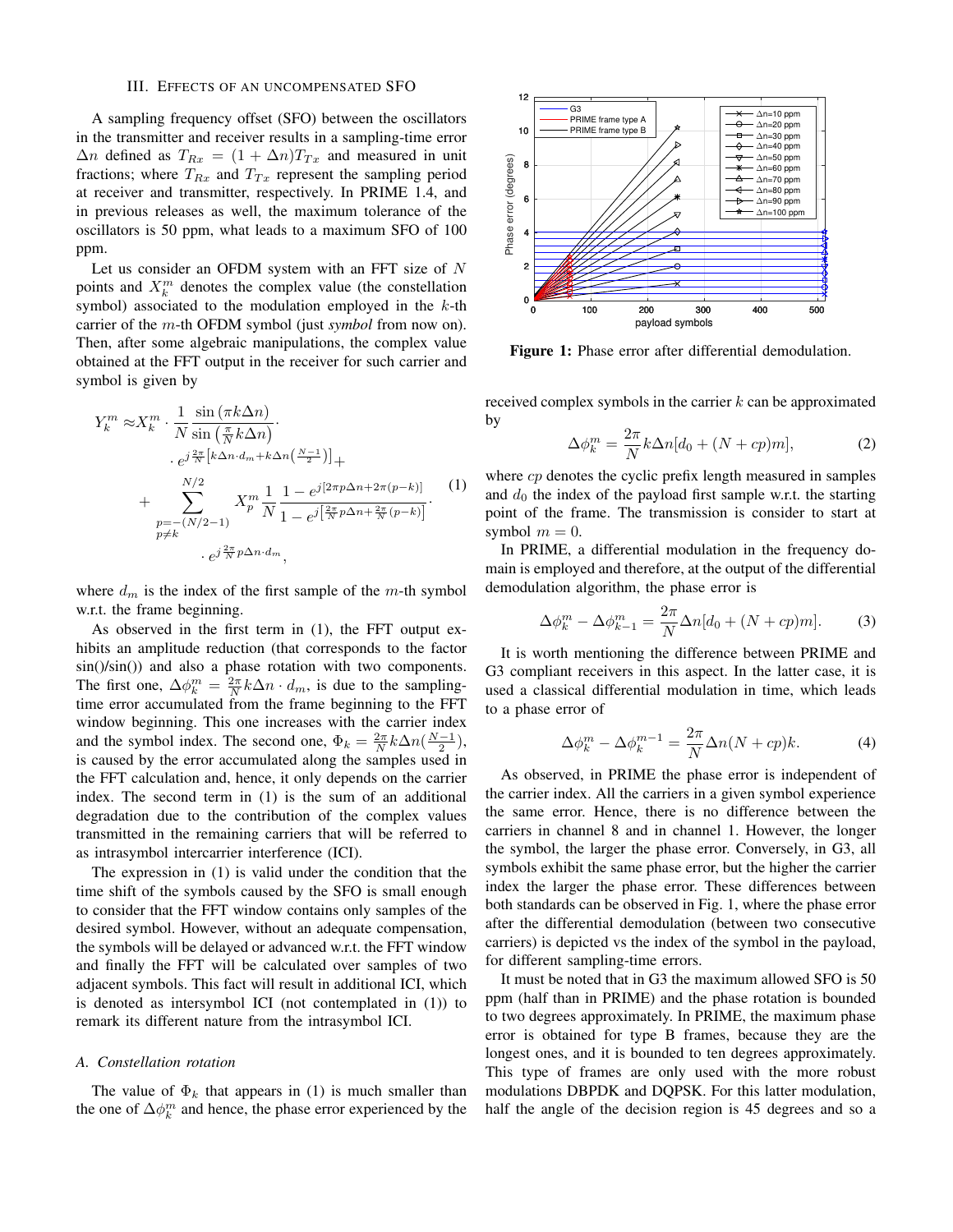

Figure 2: Displacement of the FFT window.



Figure 3: Diagram of the proposed FFT window shift at receiver.

phase error of 10 degrees represent a 22% of displacement in the region, although this error is only reached in the last symbols of the frame. It can be concluded that the influence of the rotation due to an uncompensated SFO may be modest in most modulations except for DQPSK in which a further study is needed.

## *B. Symbols drift with respect to FFT window*

As mentioned, the shift of the OFDM symbols w.r.t. the FFT window due to sampling-time error is the cause of intersymbol ICI and this effect in analyzed in Fig. 2 for the two PLC standards. In PRIME 1.4 compliant systems, that shift can be of 60 samples for the robust modes of type B frames and of 15 samples in the normal ones. This latter value is short enough to be mitigated by the CP, provided that the FFT window at the receiver is shifted towards the CP these same 15 samples, as shown in Fig. 3. By doing so, in case of an uncompensated SFO two possible situations appear. If the symbols move right, still no samples of the next symbol will enter the FFT window. On the contrary, if the symbols move left, 30 samples of the CP will be taken in the FFT window and then, only 162 samples will remain to absorb the channel impulse response effect (and to avoid intersymbol interference –ISI– and intersymbol ICI).

In the robust modes, though, the FFT must be shifted 60 samples towards the CP and then, in case the symbols move left 60 samples (due to sampling-time error) the effective CP that remains is of 72 samples. This is yet longer than the



Figure 4: SDR due to intrasymbol ICI vs carrier frequency index. Curves are presented for the case that all eight channels are used or when just the 8th channel is used, whose curve superimposes the previous one.

nominal CP in G3 systems, but may reduce the PRIME system performance respect to the case with no compensation for the SFO. Therefore, a trade-off appears between the level of ISI and ICI, hence it would be convenient to evaluate the system degradation with a shorter than 60 samples FFT shift.

#### *C. Intrasymbol ICI*

The SFO cause an expansion/compression of the signal spectrum, being  $\Omega$  the new index of discrete-time frequency and  $\Omega^o$  the nominal one, both are related by means of  $\Omega = \Omega^o \frac{f_s}{f_s^o} = \Omega^o(1 + \Delta f_s)$ , with  $f_s = f_s^o(1 + \Delta f_s)$ , where  $f_s$  and  $f_s^{\delta}$  represent the actual sampling frequency and the nominal one, respectively. This expansion/compression of the spectrum breaks the orthogonality among carriers, what results in ICI. The signal to distortion ratio (SDR) is used to evaluate the impact of intrasymbol ICI and is defined as the ratio between desired signal and ICI power levels at each carrier (this latter is calculated from (1))

$$
SDR_{k} = \frac{\sum_{m} |X_{k}^{m}|^{2}}{\sum_{m} \left| \sum_{p=-\left(N/2-1\right)}^{N/2} X_{p}^{m} \frac{1}{N} \frac{1-e^{j\left(2\pi p\Delta n + 2\pi\left(p-k\right)\right)}}{1-e^{j\left(\frac{2\pi}{N}p\Delta n + \frac{2\pi}{N}\left(p-k\right)\right)}} e^{j\frac{2\pi}{N}p\Delta n \cdot d_{m}} \right|^{2}}
$$
\n(5)

In Fig. 4, the obtained SDR values for a SFO of 100 ppm are plotted. A decaying behavior with frequency is observed: the higher carriers experience more ICI because they are more sensitive to the expansion/compression of the frequency axis. In addition, at the edge of the channels the SDR is better because there are no interfering adjacent carriers at one side, where a guard band is established. The presence of guard bands and the fact that ICI is mainly due to the adjacent carriers, make both curves in Fig. 4 indistinguishable: there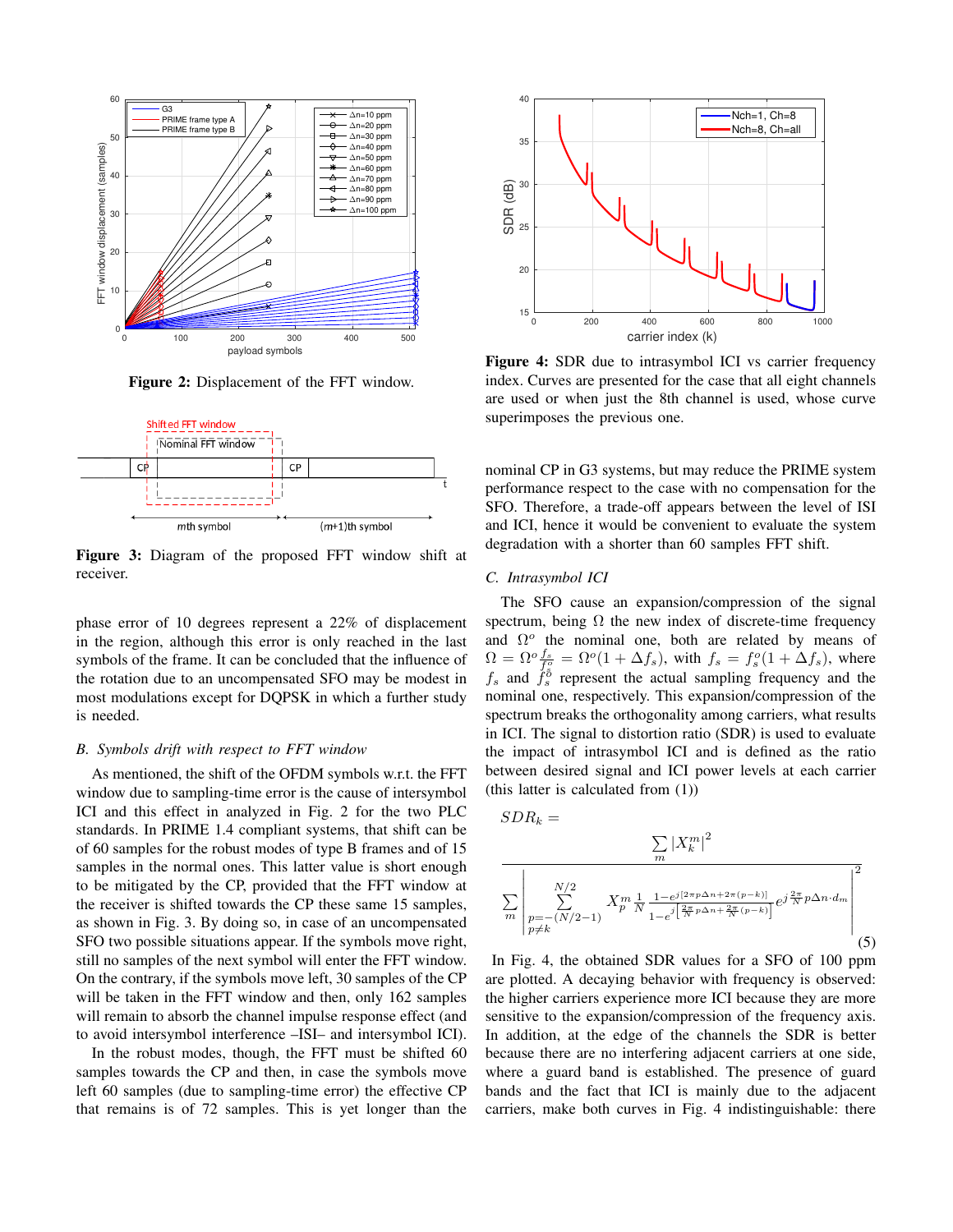

Figure 5: Equivalent SNR loss due to intrasymbol ICI addition for each of the channel bands.

is no practical difference in using just the higher channel or all channels simultaneously.

The ICI impact on the system performance can be neglected if the SDR level is about 10dB over the SNR level (because the ICI will be masked by the noise floor). To assess that, in Fig. 5 the equivalent SNR loss in the system when including the intrasymbol ICI as an additional noise term is plotted. For each channel, the worst case is considered, which corresponds to the carrier with lower SDR. As observed, in the higher channels the loss is very important and larger modulations like D8PSK will exhibit a notable performance reduction. However, in robust modulations the ICI has little influence because they work at low SNR levels (around 4 dB or even less).

#### IV. SYSTEM PERFORMANCE ANALYSIS

In this section, a more detailed analysis is presented by evaluating the system performance degradation when the SFO is not corrected. To this end, the increase of the FER is calculated by means of simulations. First, the impact of the phase rotation and intersymbol ICI on the performance is analyzed (they can not be separated in the simulations), and the proposal of shifting the FFT window to alleviate it is discussed as well. Second, the effect of the intrasymbol ICI is assessed, which can not be mitigated unless a correction of the sampling time is performed.

The effect of the SFO is introduced in the simulations, on the one hand, in the time domain, by shifting the symbols w.r.t. the FFT window of the receiver; and on the other hand, in the frequency domain, by applying a phase rotation to the complex received values. The first one models the integer part of the displacement caused by the SFO and the second one the fractional part. The advantage of this strategy is to avoid the computational cost of performing a fractional rate interpolation in the time domain. However, two disadvantages appear: it is not considered neither the intrasymbol ICI, due to the calculation of the FFT over samples that are not evenly



Figure 6: FER estimated for an ideal receiver under several conditions.

spaced in continuous time, nor the attenuation of the complex values. The latter is not significant (due to the magnitude of the factor  $sin(\frac{1}{sin(\theta))}$  in (1)), because for an SFO of 100 ppm the loss is below 0.15 dB for all carriers. Nevertheless, the effect of the intrasymbol ICI suffered by each carrier has been modeled by means of a Gaussian white random variable, additive to the noise, and whose variance is given by the corresponding ICI power. The Gaussian assumption is reasonable taking into account the high number of carriers even when only a channel is used.

# *A. Influence of the constellation rotation and intersymbol ICI*

The study has been carried out for both receivers, ideal and simplified, under three conditions: a) without SFO (as a reference), b) with a SFO of 100 ppm, and c) with a SFO of 100 ppm but shifting the FFT window at receiver to compensate for that. In the third condition, the FFT advance towards the CP is set to two different values regarding the mode employed: 15 samples for normal modes (type A frames) and 30 samples for robust modes (type B frames). In the former case, the advance compensates for the whole shift that OFDM symbols may exhibit due to SFO and there is no intersymbol ICI. In the latter case, the advance only supports half the maximum eventual shift of the symbols (as seen in Fig. 3). In that case, there will be also ISI besides intersymbol ICI because some samples of the next symbol are included in the FFT.

*1) Ideal receiver:* In Fig. 6, the estimated FER for a system with an ideal receiver under two different situations is shown: when only one channel is transmitted (the highest one), denoted as (Nch=1, Ch=8) or when all channels are transmitted, denoted as (Nch=8, Ch=all). The worse behavior of the FER when all channels are used needs an explanation. Actually, the BER is the same for both situations, but since all simulations have been carried out with frames of the maximum length (in symbols), the number of bits in a frame when all channels are used is 8 times larger than when only one channel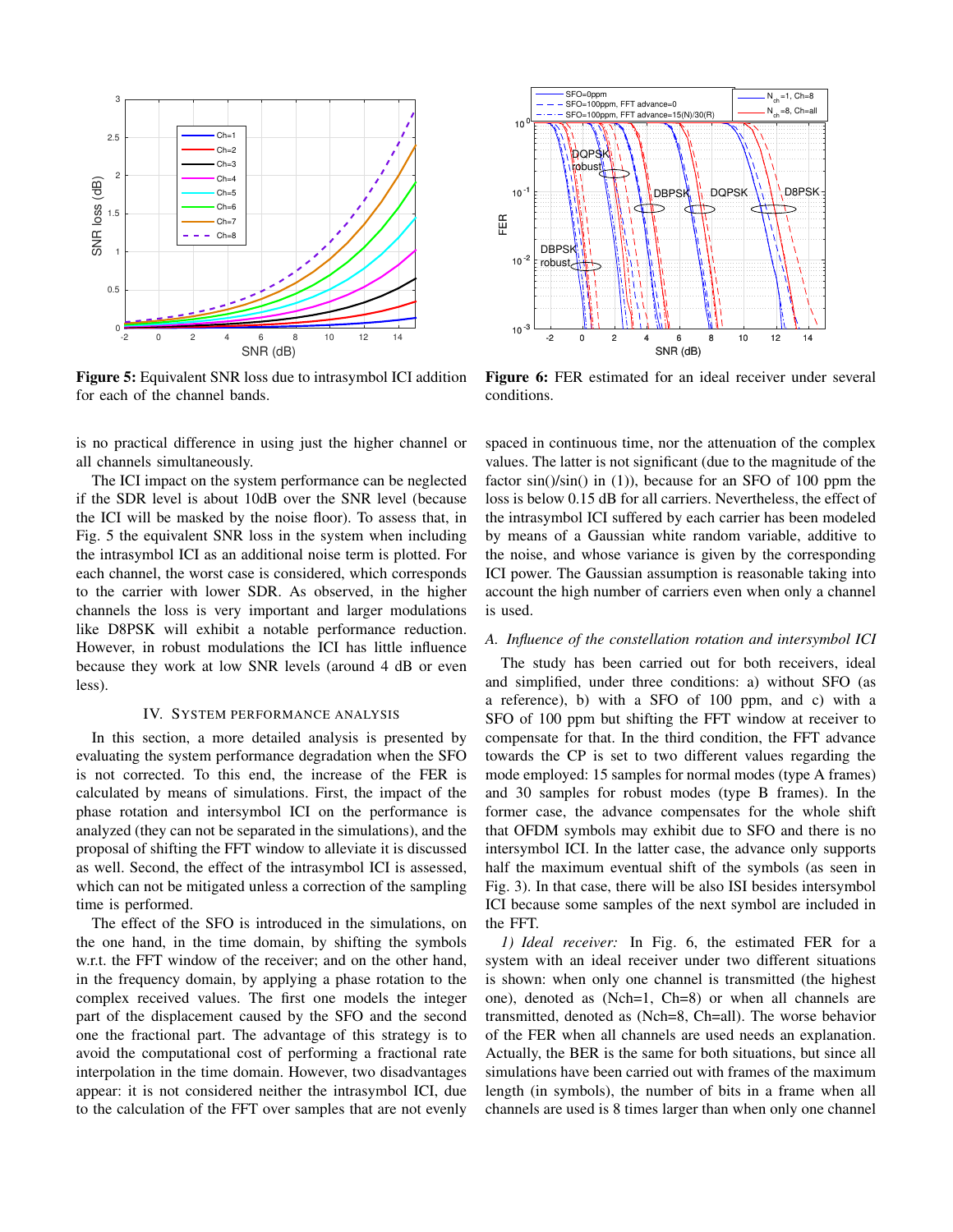

Figure 7: FER estimated for a simplified receiver under several conditions.

| modulation   | $SNR$ loss $(dB)$ |
|--------------|-------------------|
| robust DBPSK | 0.88              |
| robust DQPSK | 0.5               |
| <b>DBPSK</b> |                   |
| <b>DOPSK</b> | 03                |
| D8PSK        | 0 <sup>3</sup>    |

Table I: SNR loss of the simplified vs the ideal receiver, considering a FER=1% and SFO=0 ppm.

is used and hence the probability of frame error is also higher. Under condition (b), i.e. SFO occurs and the FFT window is not shifted at receiver, the performance degradation in all modulations is bounded to 1dB if a FER=1% is assumed. Under condition (c), when SFO influence is mitigated by shifting the FFT window, the degradation is bounded to 0.1 dB in all modulations for a FER=1%. For normal modes, as there is no intersymbol ICI and the obtained FER curve is almost superimposed to the one of condition (a) without SFO, it can be concluded that the constellation rotation has no practical effect.

*2) Simplified receiver:* In Fig. 7, the estimated FER for a system with a simplified receiver is presented. The simulated conditions are the same as above although, the FER curve for the ideal receiver without SFO is also included as a reference. In all modulations, the needed SNR increment to guarantee a FER=1% under condition (b) is also approximately bounded to 1 dB, as for the ideal receiver; and under condition (c) is again negligible. Hence, the proposal of shifting the FFT window solves the problem.

In order to compare their performance, in Table I the SNR loss between the simplified receiver and the ideal one is summarized for all modulations. It is observed that the worse case corresponds to DBPSK, both in robust and normal modes, and the loss is close to 1 dB.

# *B. Overall performance*

To evaluate the degradation in the system performance also due to intrasymbol ICI a semi-analytic procedure has been



Figure 8: FER estimated for the ideal and simplified receiver. Lines with markers corresponds to the simplified receiver and lines without markers to the ideal receiver. Curves for the 8th channel and the 1st channel are included.

followed, by modeling the ICI as a Gaussian random variable additive to the noise. To this end, the signal to noise and distortion ratio (SNDR) at each channel is computed as

$$
SNDR^{i} = \frac{S}{N + ICI_{max}^{i}}
$$

$$
= \left(\frac{1}{SNR} + \frac{1}{SNR_{min}^{i}}\right)^{-1},
$$
(6)

where  $S$  and  $N$  are the power level of the desired signal and the noise respectively, and  $ICI_{max}^{i}$  corresponds to the power level of the ICI for the worst carrier of the i-th channel that is calculated for each of the carriers according to (1). Then, the FER of the  $i$ -th channel for each of the modulation schemes is calculated as

$$
FER^i(SNR) = FER(SNDR^i),\tag{7}
$$

where the expression  $FER(x)$  represents the function obtained by simulation in subsection IV.A for a  $SNR=x$ .

It is worth mentioning that, despite this is a quite efficient method to evaluate this degradation, it may underestimate the system performance since the ICI in all carriers of a channel is taken as the one in the worst carrier  $<sup>1</sup>$ .</sup>

The FER calculated in this way, when the intrasymbol ICI is added to a system that incorporates the proposal of shifting the FFT window 15 samples towards the CP for normal modes and 30 samples for robust modes, is presented in Fig. 8. Curves are plotted for channels 1 and 8, for the case of both receivers and for all transmission modes. It can be observed that differences between the lower and higher channels (solid and dashed lines respectively), for both receivers, are not significant in low order modulations, because the effect of SFO is not so

<sup>1</sup>However, although the BER will be worse than the actual one, the overestimation of the FER maybe modest, because a frame error occurs both when there is only one bit error in a frame and when there are lots of them.